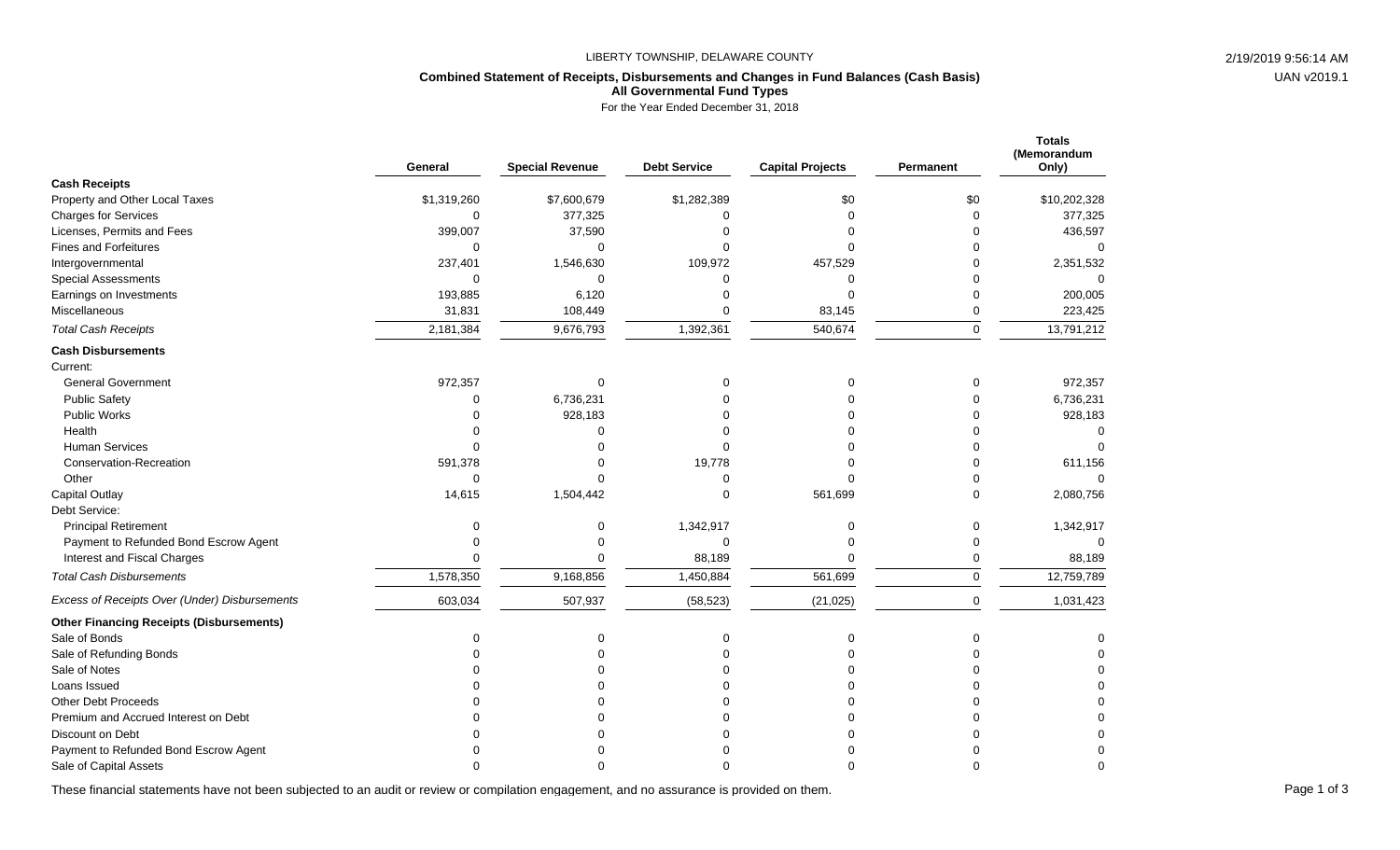#### LIBERTY TOWNSHIP, DELAWARE COUNTY 2/19/2019 9:56:14 AM

#### **Combined Statement of Receipts, Disbursements and Changes in Fund Balances (Cash Basis) All Governmental Fund Types**

For the Year Ended December 31, 2018

|                                                       | General     | <b>Special Revenue</b> | <b>Debt Service</b> | <b>Capital Projects</b> | Permanent | <b>Totals</b><br>(Memorandum<br>Only) |
|-------------------------------------------------------|-------------|------------------------|---------------------|-------------------------|-----------|---------------------------------------|
| Transfers In                                          |             | 506,493                | 76,216              |                         |           | 582,709                               |
| <b>Transfers Out</b>                                  | (506, 493)  | (76, 216)              |                     |                         |           | (582, 709)                            |
| Advances In                                           |             |                        |                     |                         |           |                                       |
| Advances Out                                          |             |                        |                     |                         |           |                                       |
| <b>Other Financing Sources</b>                        |             |                        |                     |                         |           |                                       |
| <b>Other Financing Uses</b>                           |             |                        |                     |                         |           |                                       |
| <b>Total Other Financing Receipts (Disbursements)</b> | (506, 493)  | 430,277                | 76,216              | $\Omega$                |           |                                       |
| Special Item                                          |             |                        |                     |                         |           |                                       |
| Extraordinary Item                                    |             |                        |                     |                         |           |                                       |
| Net Change in Fund Cash Balances                      | 96,541      | 938,214                | 17,693              | (21, 025)               |           | 1,031,423                             |
| Fund Cash Balances, January 1                         | 3,008,621   | 4,690,655              | 189,608             | 457,944                 |           | 8,346,828                             |
| Fund Cash Balances, December 31                       |             |                        |                     |                         |           |                                       |
| Nonspendable                                          |             |                        |                     |                         |           |                                       |
| Restricted                                            |             | 5,628,869              | 207,301             | 267,636                 |           | 6,103,806                             |
| Committed                                             |             |                        |                     | 169,283                 |           | 169,283                               |
| Assigned                                              |             |                        |                     |                         |           |                                       |
| Unassigned (Deficit)                                  | 3,105,162   |                        |                     |                         |           | 3,105,162                             |
| Fund Cash Balances, December 31                       | \$3,105,162 | \$5,628,869            | \$207,301           | \$436,919               | \$0       | \$9,378,251                           |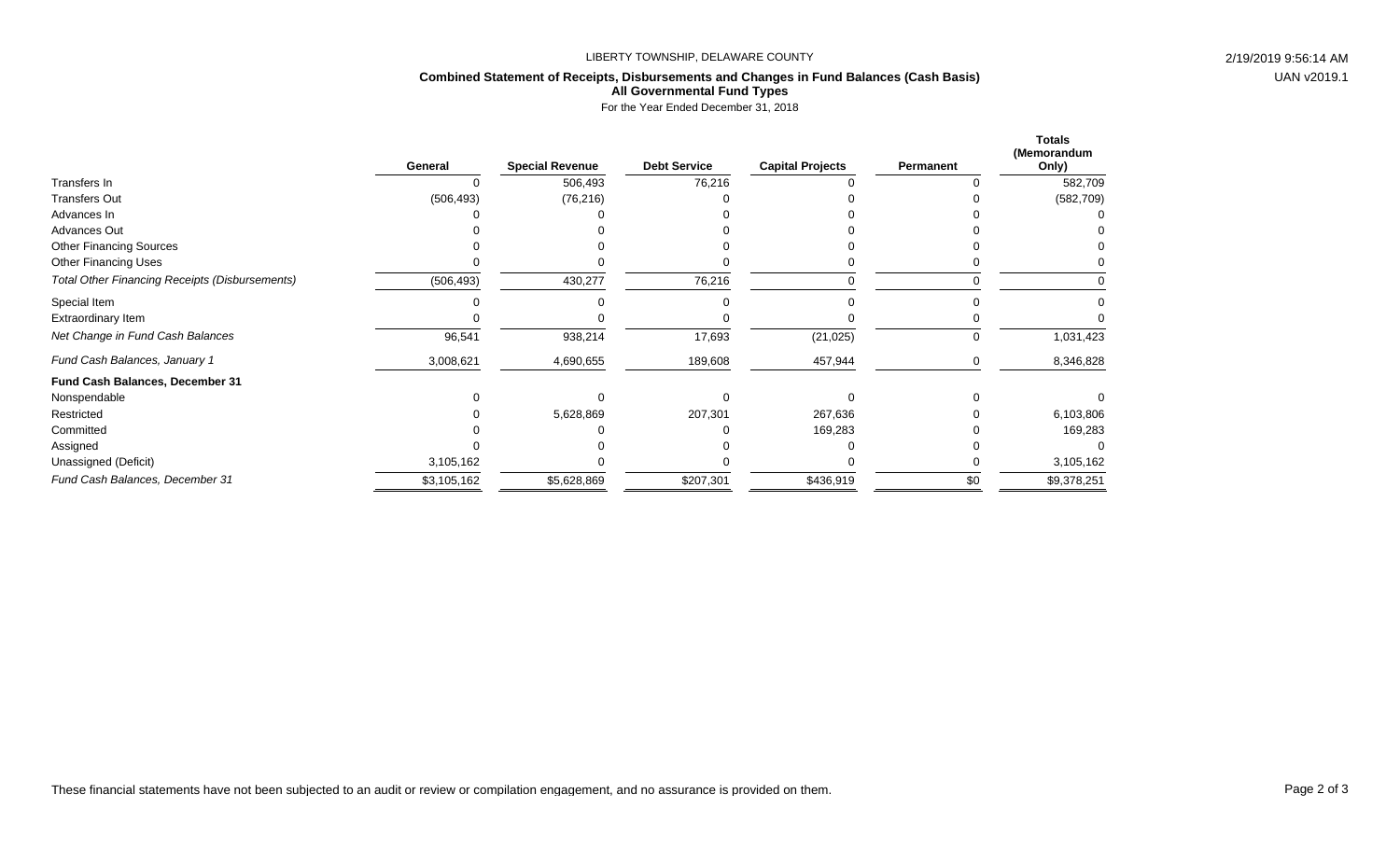#### LIBERTY TOWNSHIP, DELAWARE COUNTY 2/19/2019 9:56:14 AM

UAN v2019.1

#### **Combined Statement of Receipts, Disbursements and Changes in Fund Balances (Cash Basis) All Governmental Fund Types**

For the Year Ended December 31, 2018

|                                                                | General     | <b>Special Revenue</b> | <b>Debt Service</b> | <b>Capital Projects</b> | Permanent   | <b>Totals</b><br>(Memorandum<br>Only) |
|----------------------------------------------------------------|-------------|------------------------|---------------------|-------------------------|-------------|---------------------------------------|
| <b>GASB 54 Worksheet/Note Disclosure</b>                       |             |                        |                     |                         |             |                                       |
| Net Change in Fund Cash Balances                               | \$96,541    | \$938,214              | \$17,693            | (\$21,025)              | \$0         | \$1,031,423                           |
| Fund Cash Balances, January 1                                  | 3,008,621   | 4,690,655              | 189,608             | 457,944                 | 0           | 8,346,828                             |
| Fund Cash Balances, December 31                                | \$3,105,162 | \$5,628,869            | \$207,301           | \$436,919               | \$0         | \$9,378,251                           |
| <b>Fund Balances</b><br>Amounts identified as:<br>Nonspendable |             |                        |                     |                         |             |                                       |
| <b>Total Nonspendable</b>                                      | 0           | 0                      | 0                   | 0                       | 0           | 0                                     |
| Restricted for:<br><b>Debt Service</b>                         | \$0         | \$0                    | \$207,301           | \$0                     | \$0         | \$207,301                             |
| determined by township                                         | $\Omega$    | $\Omega$               | C                   | 267,636                 | 0           | 267,636                               |
| Fire and EMS Operations                                        | $\Omega$    | 5,047,237              |                     | ŋ                       | $\Omega$    | 5,047,237                             |
| Propose the grant was given for                                | Ω           | $\Omega$               |                     |                         | O           | $\Omega$                              |
| Road and Bridge Maintenance and Improvements                   | 0           | 581,552                |                     |                         | 0           | 581,552                               |
| Unknown                                                        | $\Omega$    | 80                     | $\cap$              | O                       | $\Omega$    | 80                                    |
| <b>Total Restricted</b>                                        | $\Omega$    | 5,628,869              | 207,301             | 267,636                 | 0           | 6,103,806                             |
| Committed to:                                                  |             |                        |                     |                         |             |                                       |
| determined by township                                         | $\mathbf 0$ | $\mathbf 0$            | $\mathbf 0$         | 91                      | $\mathbf 0$ | 91                                    |
| <b>Recreation Programs</b>                                     | 0           | ∩                      | $\Omega$            | 169,192                 | O           | 169,192                               |
| <b>Total Committed</b>                                         | $\Omega$    | $\Omega$               | $\Omega$            | 169,283                 | $\Omega$    | 169,283                               |
| Assigned to:                                                   |             |                        |                     |                         |             |                                       |
| Purchase orders                                                | 0           | $\Omega$               | $\mathbf 0$         | 0                       | $\mathbf 0$ | 0                                     |
| <b>Total Assigned</b>                                          | $\Omega$    | ∩                      | $\Omega$            | $\Omega$                | $\Omega$    | $\Omega$                              |
| Unassigned                                                     | 3,105,162   | $\Omega$               | $\Omega$            | 0                       | 0           | 3,105,162                             |
| Total Fund Cash Balances, December 31                          | \$3,105,162 | \$5,628,869            | \$207,301           | \$436,919               | \$0         | \$9,378,251                           |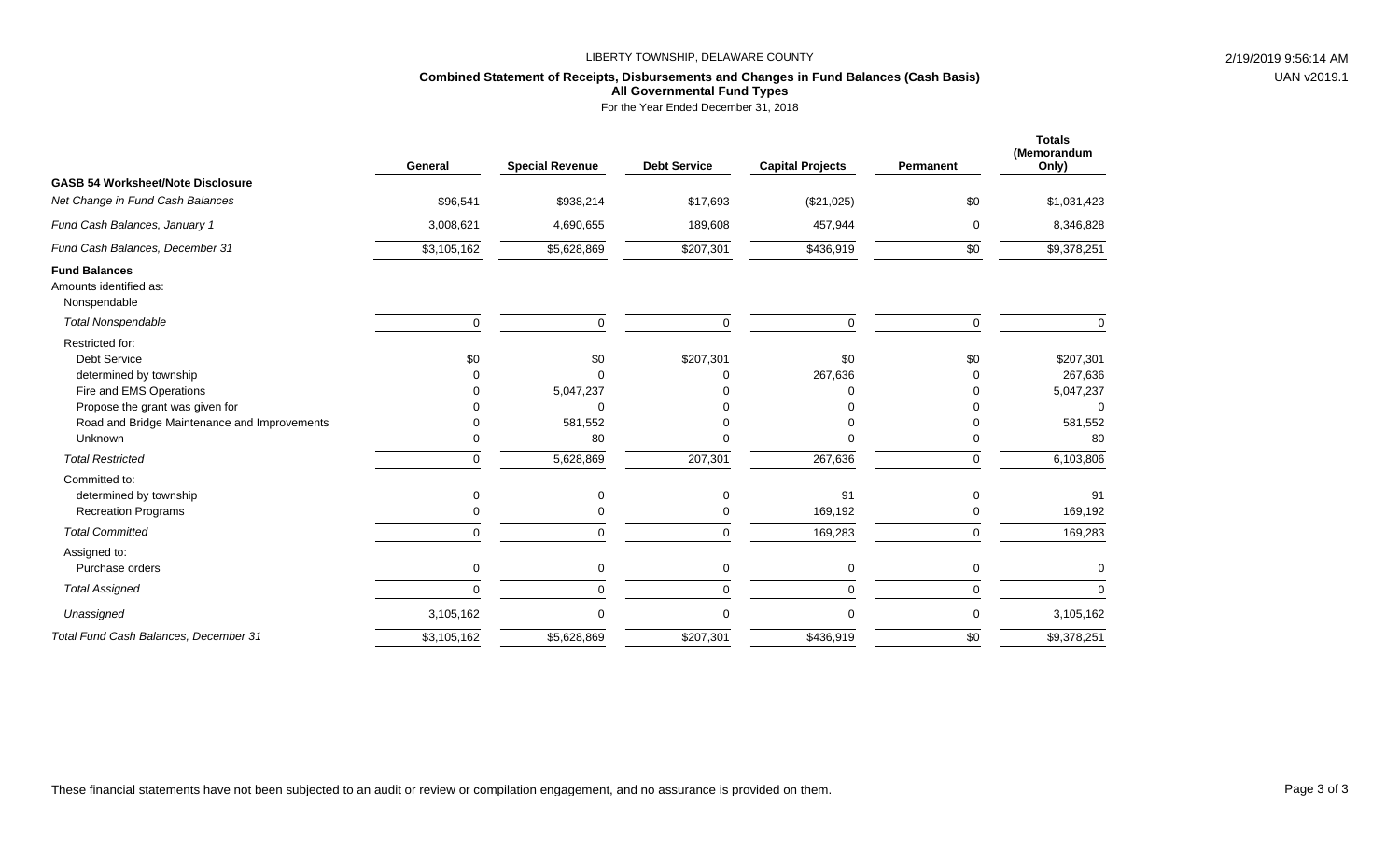#### LIBERTY TOWNSHIP, DELAWARE COUNTY 2/19/2019 9:56:16 AM

#### **Combined Statement of Receipts, Disbursements and Changes in Fund Balances (Cash Basis) All Proprietary and Fiduciary Fund Types**

For the Year Ended December 31, 2018

|                                                  | <b>Enterprise</b> | <b>Internal Service</b> | Agency   | <b>Investment Trust</b> | <b>Private Purpose Trust</b> | <b>Totals</b><br>(Memorandum Only) |
|--------------------------------------------------|-------------------|-------------------------|----------|-------------------------|------------------------------|------------------------------------|
| <b>Operating Cash Receipts</b>                   |                   |                         |          |                         |                              |                                    |
| <b>Charges for Services</b>                      | \$0               | \$0                     | \$0      | \$0                     | \$0                          | \$0                                |
| Licenses, Permits and Fees                       |                   |                         |          |                         |                              |                                    |
| <b>Fines and Forfeitures</b>                     |                   |                         |          |                         |                              |                                    |
| Earnings on Investments (trust funds only)       |                   |                         |          |                         | 75                           | 75                                 |
| Miscellaneous                                    |                   |                         |          |                         | $\mathbf 0$                  | 0                                  |
| <b>Total Operating Cash Receipts</b>             | $\Omega$          | $\Omega$                | $\Omega$ | $\Omega$                | 75                           | 75                                 |
| <b>Operating Cash Disbursements</b>              |                   |                         |          |                         |                              |                                    |
| Salaries                                         |                   |                         | $\Omega$ | $\Omega$                | ∩                            |                                    |
| <b>Employee Fringe Benefits</b>                  |                   |                         |          |                         |                              |                                    |
| <b>Purchased Services</b>                        |                   |                         |          |                         |                              |                                    |
| Supplies and Materials                           |                   |                         |          |                         |                              |                                    |
| Claims                                           |                   |                         |          |                         |                              |                                    |
| Other                                            |                   |                         | 8,605    |                         | 0                            | 8,605                              |
| <b>Total Operating Cash Disbursements</b>        | $\Omega$          | $\mathbf 0$             | 8,605    | $\Omega$                | $\mathbf 0$                  | 8,605                              |
| Operating Income (Loss)                          | ∩                 | $\mathbf 0$             | (8,605)  | $\Omega$                | 75                           | (8,530)                            |
| <b>Non-Operating Receipts (Disbursements)</b>    |                   |                         |          |                         |                              |                                    |
| Property and Other Local Taxes                   |                   |                         |          |                         |                              |                                    |
| Intergovernmental                                |                   |                         |          |                         |                              |                                    |
| <b>Special Assessments</b>                       |                   |                         |          |                         |                              |                                    |
| Miscellaneous Receipts                           |                   |                         |          |                         |                              |                                    |
| Sale of Bonds                                    |                   |                         |          |                         |                              |                                    |
| Sale of Refunding Bonds                          |                   |                         |          |                         |                              |                                    |
| Sale of Notes                                    |                   |                         |          |                         |                              |                                    |
| Loans Issued                                     |                   |                         |          |                         |                              |                                    |
| Other Debt Proceeds                              |                   |                         |          |                         |                              |                                    |
| Premium and Accrued Interest on Debt             |                   |                         |          |                         |                              |                                    |
| Earnings on Investments (proprietary funds only) |                   |                         |          |                         |                              |                                    |
| Sale of Capital Assets                           |                   |                         |          |                         |                              |                                    |
| Capital Outlay                                   |                   |                         |          |                         |                              |                                    |
| <b>Principal Retirement</b>                      |                   |                         |          |                         |                              |                                    |
| Interest and Other Fiscal Charges                |                   |                         |          |                         |                              |                                    |
| Discount on Debt                                 |                   |                         |          |                         |                              |                                    |
| Payment to Refunded Bond Escrow Agent            |                   |                         |          |                         |                              |                                    |
| <b>Other Financing Sources</b>                   |                   |                         |          |                         |                              |                                    |
| Other Financing Uses                             |                   |                         |          |                         |                              |                                    |

These financial statements have not been subjected to an audit or review or compilation engagement, and no assurance is provided on them.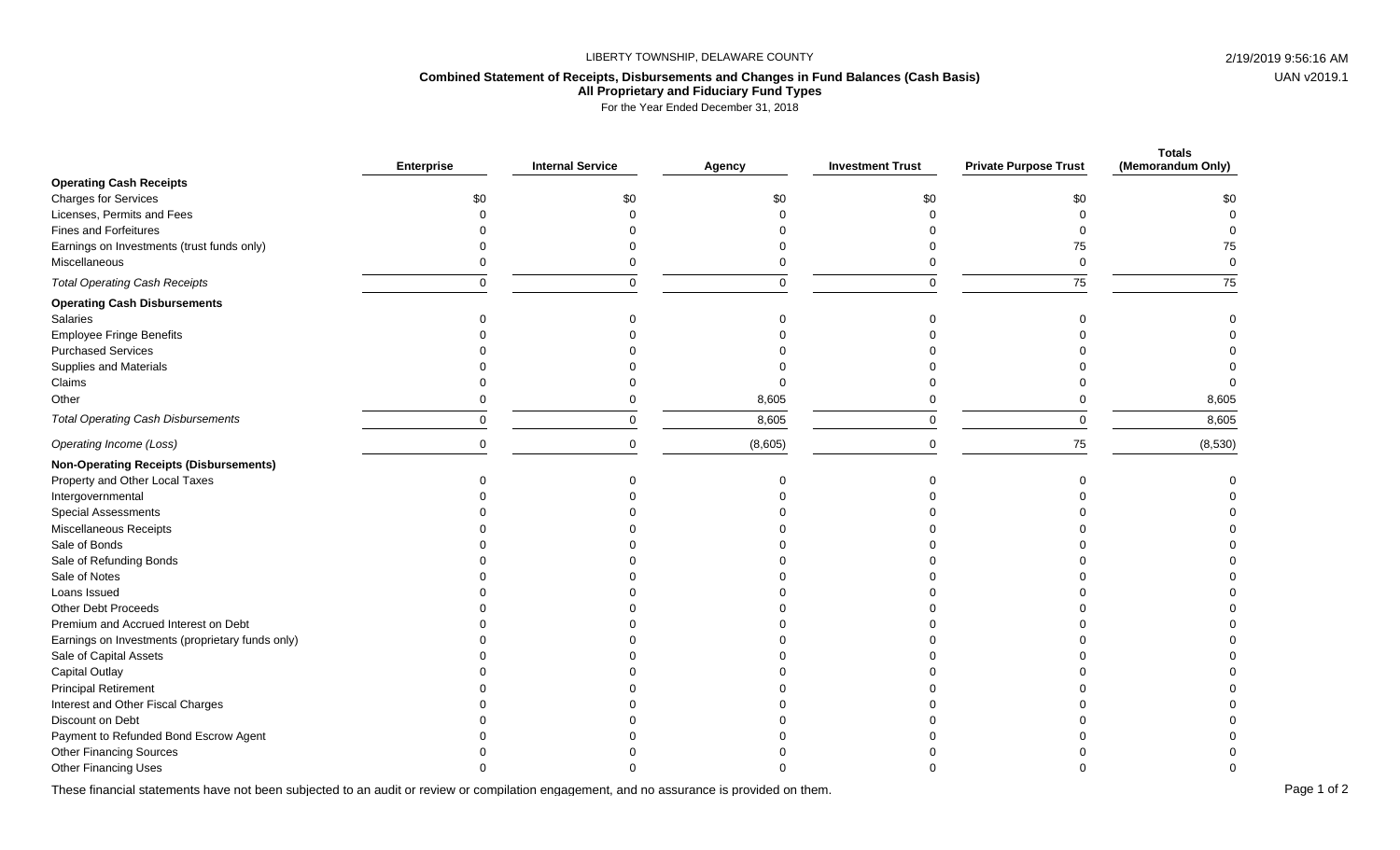#### LIBERTY TOWNSHIP, DELAWARE COUNTY 2/19/2019 9:56:16 AM

# **Combined Statement of Receipts, Disbursements and Changes in Fund Balances (Cash Basis)**

**All Proprietary and Fiduciary Fund Types**

For the Year Ended December 31, 2018

|                                                                                                         | <b>Enterprise</b> | <b>Internal Service</b> | Agency  | <b>Investment Trust</b> | <b>Private Purpose Trust</b> | Totals<br>(Memorandum Only) |
|---------------------------------------------------------------------------------------------------------|-------------------|-------------------------|---------|-------------------------|------------------------------|-----------------------------|
| <b>Total Non-Operating Receipts (Disbursements)</b>                                                     |                   |                         |         |                         |                              |                             |
| Income (Loss) before Capital Contributions, Special<br>Item, Extraordinary Item, Transfers and Advances |                   |                         | (8,605) |                         | 75                           | (8,530)                     |
| <b>Capital Contributions</b>                                                                            |                   |                         |         |                         |                              |                             |
| Special Item                                                                                            |                   |                         |         |                         |                              |                             |
| Extraordinary Item                                                                                      |                   |                         |         |                         |                              |                             |
| Transfers In                                                                                            |                   |                         |         |                         |                              |                             |
| <b>Transfers Out</b>                                                                                    |                   |                         |         |                         |                              |                             |
| Advances In                                                                                             |                   |                         |         |                         |                              |                             |
| Advances Out                                                                                            |                   |                         |         |                         |                              |                             |
| Net Change in Fund Cash Balance                                                                         |                   | -0                      | (8,605) | 0                       | 75                           | (8,530)                     |
| Fund Cash Balances, January 1                                                                           |                   |                         | 8,605   |                         | 4,262                        | 12,867                      |
| Fund Cash Balances, December 31                                                                         |                   | \$0                     | \$0     | \$0                     | \$4,337                      | \$4,337                     |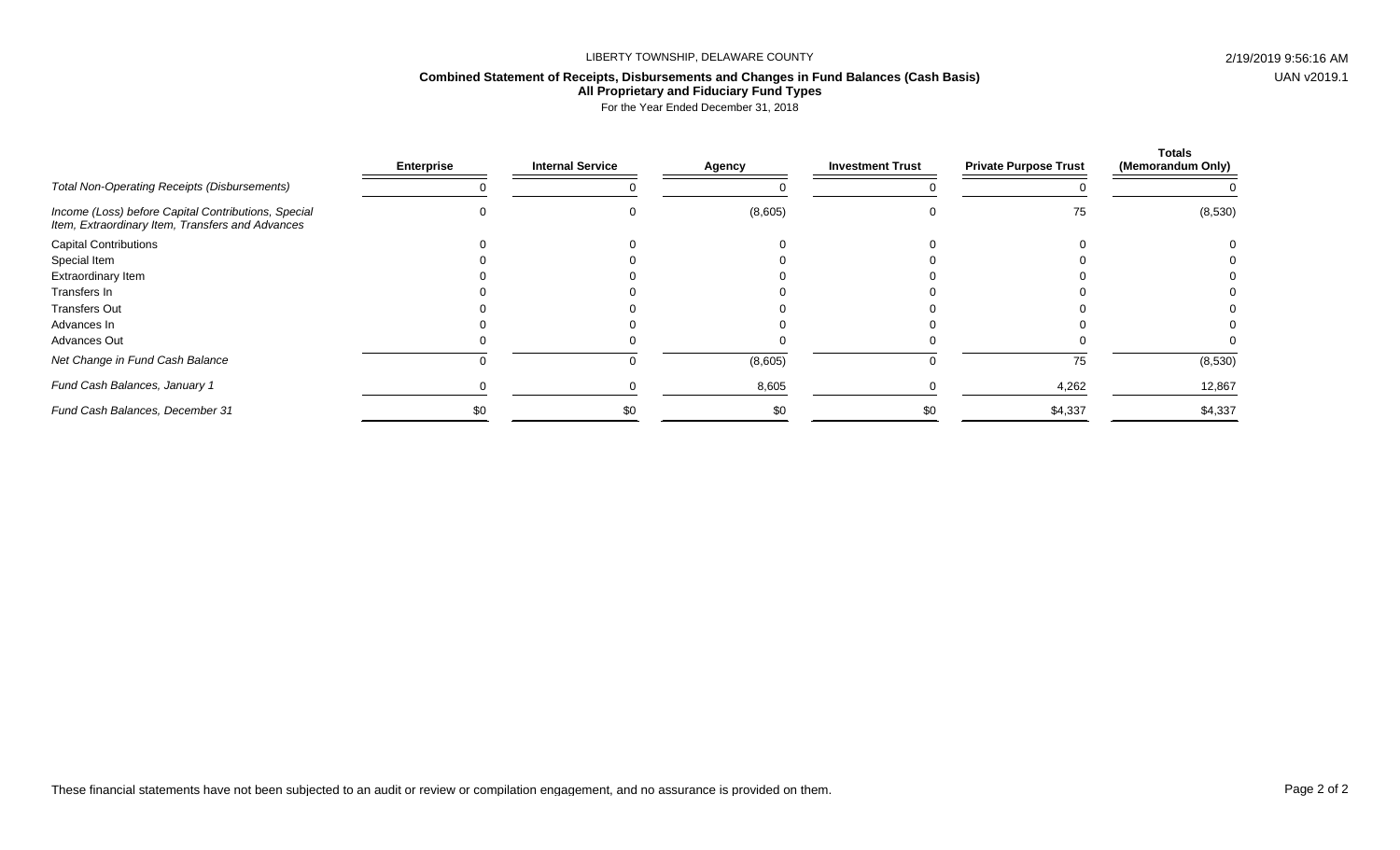# **Note 1 – Reporting Entity**

The constitution and laws of the State of Ohio establish the rights and privileges of the Liberty Township, Delaware County, (the Township) as a body corporate and politic. A publicly elected three-member Board of Trustees directs the Township. The Township provides road and bridge maintenance, cemetery maintenance, fire protection and emergency medical services.

# **Note 2 – Summary of Significant Accounting Policies**

# *Basis of Presentation*

The Township's financial statements consist of a combined statement of receipts, disbursements and changes in fund balances (regulatory cash basis) for all governmental fund types, and a combined statement of receipts, disbursements and changes in fund balances (regulatory cash basis) for all proprietary and fiduciary fund types which are organized on a fund type basis.

# *Fund Accounting*

The Township uses funds to maintain its financial records during the year. A fund is defined as a fiscal and accounting entity with a self-balancing set of accounts. The funds of the Township are presented below:

*General Fund* The general fund accounts for and reports all financial resources not accounted for and reported in another fund. The general fund balance is available to the Township for any purpose provided it is expended or transferred according to the general laws of Ohio.

*Special Revenue Funds* These funds account for and report the proceeds of specific revenue sources that are restricted or committed to expenditure for specified purposes other than debt service or capital projects. The Township had the following significant Special Revenue Funds:

 **Road and Bridge Fund** – This fund receives property tax money, not levy, for constructing, maintaining, and repairing Township roads and bridges.

**Fire Services Fund** – This fund receives property tax money from a special fire levy for covering The cost of fire protection.

*Gas Tax Fund* The gas tax fund accounts for and reports that portion of the State gasoline tax restricted for maintenance and repair of roads within the Township.

*Motor Vehicle License Tax Fund* The motor vehicle license tax fund accounts for and reports that portion of motor vehicle license registration fees restricted for maintenance and repair of roads within the Township.

Permissive Tax Fund – tax revenue to be used for planning, constructing, improving, maintaining and repairing public roads, highways, streets, and for the maintaining and repair of bridges and viaducts.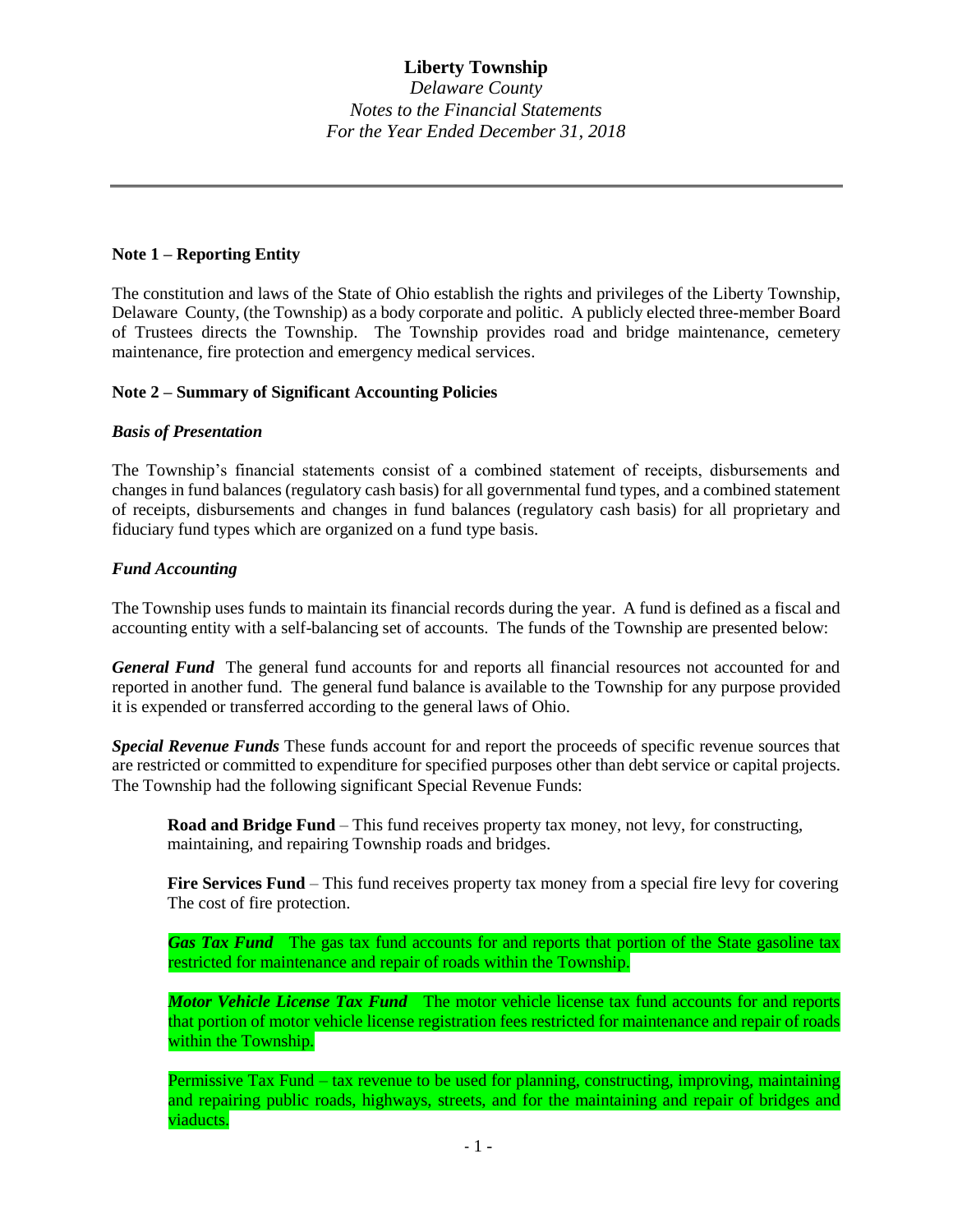**Debt Service Funds** These funds account for and report financial resources that are restricted, committed, or assigned to expenditure for principal and interest. The Township had the following significant Debt Service Funds:

*Special Assessment Bond Retirement Fund* The special assessment bond retirement fund accounts for and reports resources restricted for the retirement of debt issued to finance public improvements deemed to benefit the properties against which special assessments are levied.

Fire Tax Anticipation Note – This fund receives tax money from the special fire levy to retire a note Associated with covering the cost of fire protection in 2013.

*Capital Project Funds* These funds account for and report financial resources that are restricted, committed, or assigned to expenditure for capital outlays, including the acquisition or construction of capital facilities and other capital assets. The Township had the following significant capital project funds:

*OPWC Grant Fund*s - The township received two grants from the state for capital improvements. The proceeds are restricted for capital road improvement.

Fire Grant Fund – The township received a BWC grant, a HSGP Civil Defense Grant, and a Firefighters exposure to environmental elements grant.

*Fiduciary Funds* Fiduciary funds include private purpose trust funds and agency funds. Trust funds account for assets held under a trust agreement for individuals, private organizations, or other governments which are not available to support the Township's own programs.

The Township's private purpose trust funds are for the benefit maintaining and planting trees in the Memorial trees grove at Liberty Park.

**Agency Funds** are purely custodial in nature and are used to hold resources for individuals, organizations or other governments. The Township disburses these funds as directed by the individual, organization or other government. The Township's agency fund account **is** for consulting fees for local developer.

## *Basis of Accounting*

These financial statements follow the accounting basis permitted by the financial reporting provisions of Ohio Revised Code Section 117.38 and Ohio Administrative Code Section 117-2-03 (D). This basis is similar to the cash receipts and disbursements accounting basis. The Board recognizes receipts when received in cash rather than when earned, and recognizes disbursements when paid rather than when a liability is incurred. Budgetary presentations report budgetary expenditures when a commitment is made (i.e., when an encumbrance is approved).

These statements include adequate disclosure of material matters, as the financial reporting provisions of Ohio Revised Code Section 117.38 and Ohio Administrative Code Section 117-2-03 (D) permit.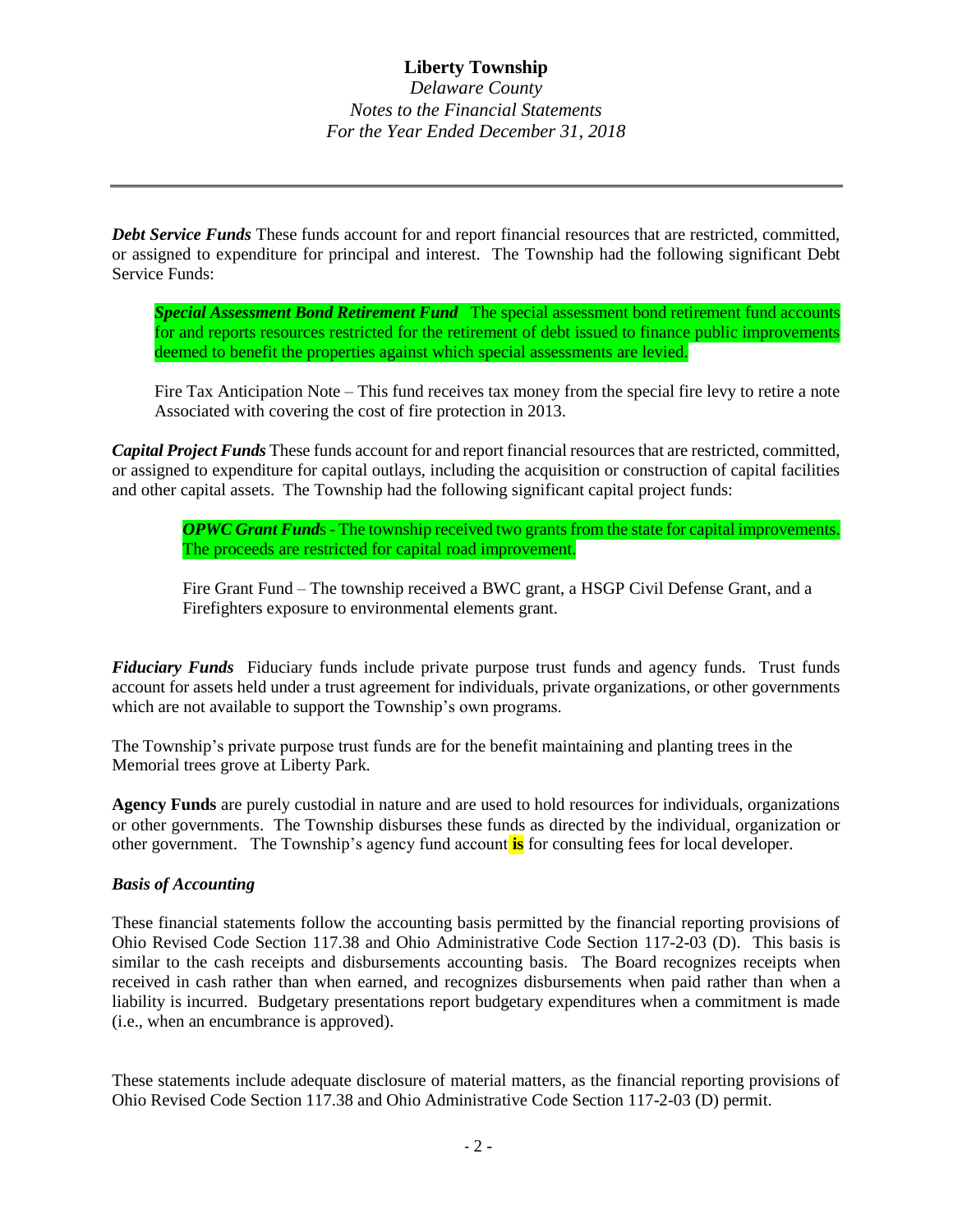#### *Budgetary Process*

The Ohio Revised Code requires that each fund (except certain agency funds be budgeted annually.

*Appropriations*Budgetary expenditures (that is, disbursements and encumbrances) may not exceed appropriations at the fund level and appropriations may not exceed estimated resources. The Board of Trustees must annually approve appropriation measures and subsequent amendments. Unencumbered appropriations lapse at year-end.

*Estimated Resources*Estimated resources include estimates of cash to be received (budgeted receipts) plus unencumbered cash as of January 1. The County Budget Commission must approve estimated resources.

*Encumbrances* The Ohio Revised Code requires the Township to reserve (encumber) appropriations when individual commitments are made. Most encumbrances outstanding at year-end are canceled and then appropriated in the subsequent year. The Township did not encumber one commitment required by Ohio law because we did not receive the back up to encumber the funds until 2019.

A summary of 2018 budgetary activity appears in Note 4

#### *Deposits and Investments*

The Township's accounting basis includes investments as assets. This basis does not record disbursements for investment purchases or receipts for investment sales. This basis records gains or losses at the time of sale as receipts or disbursements, respectively.

The Township values U.S. Treasury Notes at cost. Money market and mutual funds are recorded at share values. Investment in STAR Ohio and STAR Plus is measured at the net asset value (NAV) per share provided by STAR Ohio. The NAV per share is calculated on an amortized cost basis that provides an NAV per share that approximates fair value.

## *Capital Assets*

The Township records disbursements for acquisitions of property, plant, and equipment when paid. The accompanying financial statements do not report these items as assets.

#### *Accumulated Leave*

In certain circumstances, such as upon leaving employment, employees are entitled to cash payments for unused leave. The financial statements do not include a liability for unpaid leave.

## *Fund Balance*

Fund balance is divided into five classifications based primarily on the extent to which the Township must observe constraints imposed upon the use of its governmental-fund resources. The classifications are as follows: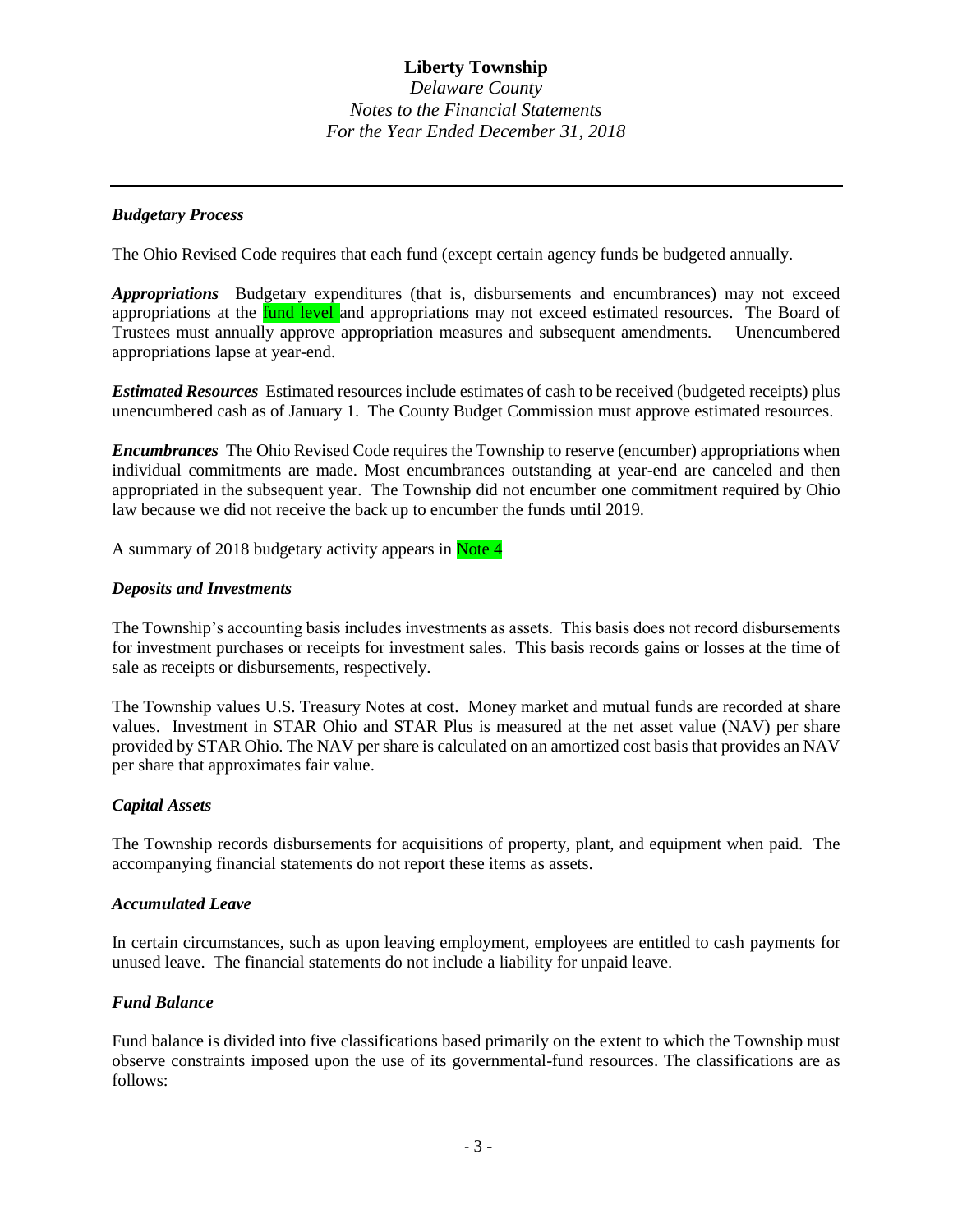*Nonspendable* The Township classifies assets as *nonspendable* when legally or contractually required to maintain the amounts intact.

*Restricted* Fund balance is *restricted* when constraints placed on the use of resources are either externally imposed by creditors (such as through debt covenants), grantors, contributors, or laws or regulations of other governments; or is imposed by law through constitutional provisions.

*Committed* Trustees can *commit* amounts via formal action (resolution). The Township must adhere to these commitments unless the Trustees amend the resolution. Committed fund balance also incorporates contractual obligations to the extent that existing resources in the fund have been specifically committed to satisfy contractual requirements.

*Assigned* Assigned fund balances are intended for specific purposes but do not meet the criteria to be classified as *restricted* or *committed*. Governmental funds other than the general fund report all fund balances as *assigned* unless they are restricted or committed. In the general fund, *assigned* amounts represent intended uses established by Township Trustees or a Township official delegated that authority by resolution, or by State Statute.

*Unassigned* Unassigned fund balance is the residual classification for the general fund and includes amounts not included in the other classifications. In other governmental funds, the unassigned classification is used only to report a deficit balance.

The Township applies restricted resources first when expenditures are incurred for purposes for which either restricted or unrestricted (committed, assigned, and unassigned) amounts are available. Similarly, within unrestricted fund balance, committed amounts are reduced first followed by assigned, and then unassigned amounts when expenditures are incurred for purposes for which amounts in any of the unrestricted fund balance classifications could be used.

## **Note 3 – Compliance**

No Budgetary Violations

## **Note 4 – Budgetary Activity**

Budgetary activity for the year ending 2018 follows: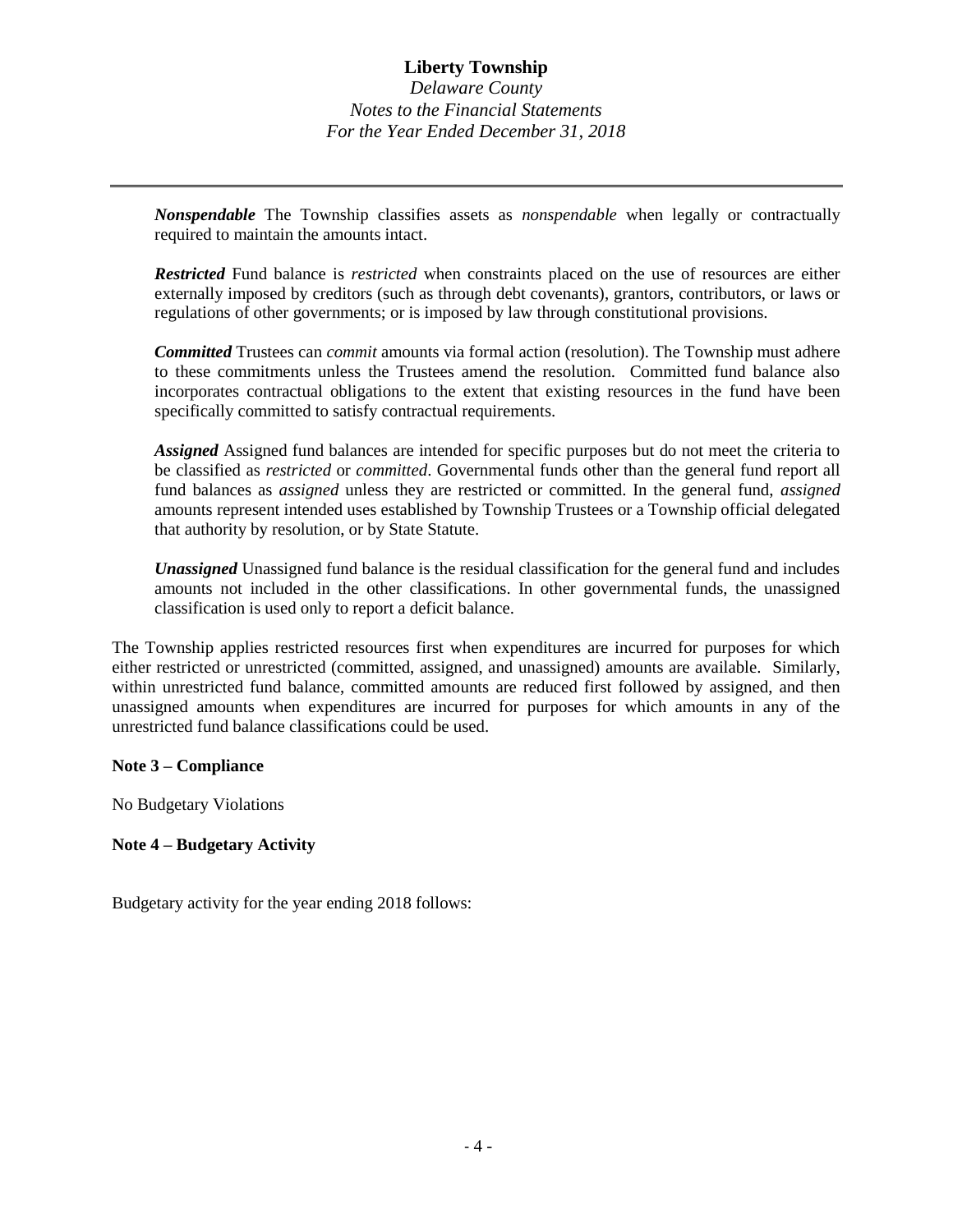# **Liberty Township**

# *Delaware County Notes to the Financial Statements For the Year Ended December 31, 2018*

|                                                            | <b>Budgeted</b>                                                        | Actual                   |                      |
|------------------------------------------------------------|------------------------------------------------------------------------|--------------------------|----------------------|
| Fund Type                                                  | Receipts                                                               | <b>Receipts</b>          | Variance             |
| General                                                    | \$1,809,346                                                            | \$2,181,382              | \$372,036            |
| <b>Special Revenue</b>                                     | 9,152,324                                                              | 10,089,262               | 936,938              |
| <b>Debt Service</b>                                        | 1,610,010                                                              | 1,468,576                | (141, 434)           |
| <b>Capital Projects</b>                                    | 55,838                                                                 | 83,144                   | 27,306               |
| <b>Internal Service</b>                                    |                                                                        |                          | 0                    |
| Permanent                                                  |                                                                        |                          | 0                    |
| <b>Trust</b>                                               | $\Omega$                                                               | 74                       | 74                   |
|                                                            |                                                                        |                          |                      |
| Total                                                      | \$12,627,518                                                           | \$13,822,438             | \$1,194,920          |
|                                                            | 2018 Budgeted vs. Actual Budgetary Basis Expenditures<br>Appropriation | <b>Budgetary</b>         |                      |
| Fund Type                                                  | <b>Authority</b>                                                       | <b>Expenditures</b>      | Variance             |
| General                                                    | \$2,534,757                                                            | \$2,084,841              | \$449,916            |
|                                                            | 10,806,602                                                             | 9,202,070                | 1,604,532            |
|                                                            | 1,461,088                                                              | 1,450,883                | 10,205               |
| <b>Capital Projects</b>                                    | 53,198                                                                 | 76,712                   | (23,514)             |
|                                                            |                                                                        |                          | 0                    |
| <b>Special Revenue</b><br><b>Debt Service</b><br>Permanent |                                                                        |                          | 0                    |
| <b>Internal Service</b><br><b>Trust</b>                    | 4.239<br>\$14,859,884                                                  | $\theta$<br>\$12,814,506 | 4,239<br>\$2,045,378 |

# **Note 5 – Deposits and Investments**

The Township maintains a deposit and investments pool all funds use. The Ohio Revised Code prescribes allowable deposits and investments. The carrying amount of deposits and investments at December 31 was as follows:

|                                                | 2018        |
|------------------------------------------------|-------------|
| Demand deposits                                | \$185,276   |
| Certificates of deposit                        |             |
| Other time deposits (savings and NOW accounts) |             |
| Total deposits                                 | \$185,276   |
| <b>U.S. Treasury Notes</b>                     |             |
| <b>STAR Ohio</b>                               | 3,212,809   |
| Repurchase agreement                           |             |
| <b>MEEDER</b> Investments at US Bank           | 6,082,160   |
|                                                |             |
| <b>Total investments</b>                       | 9,294,969   |
| Total deposits and investments                 | \$9,480,245 |
|                                                |             |

At December 31, 2018, the Township held \$0 in equity securities. Equity securities are not eligible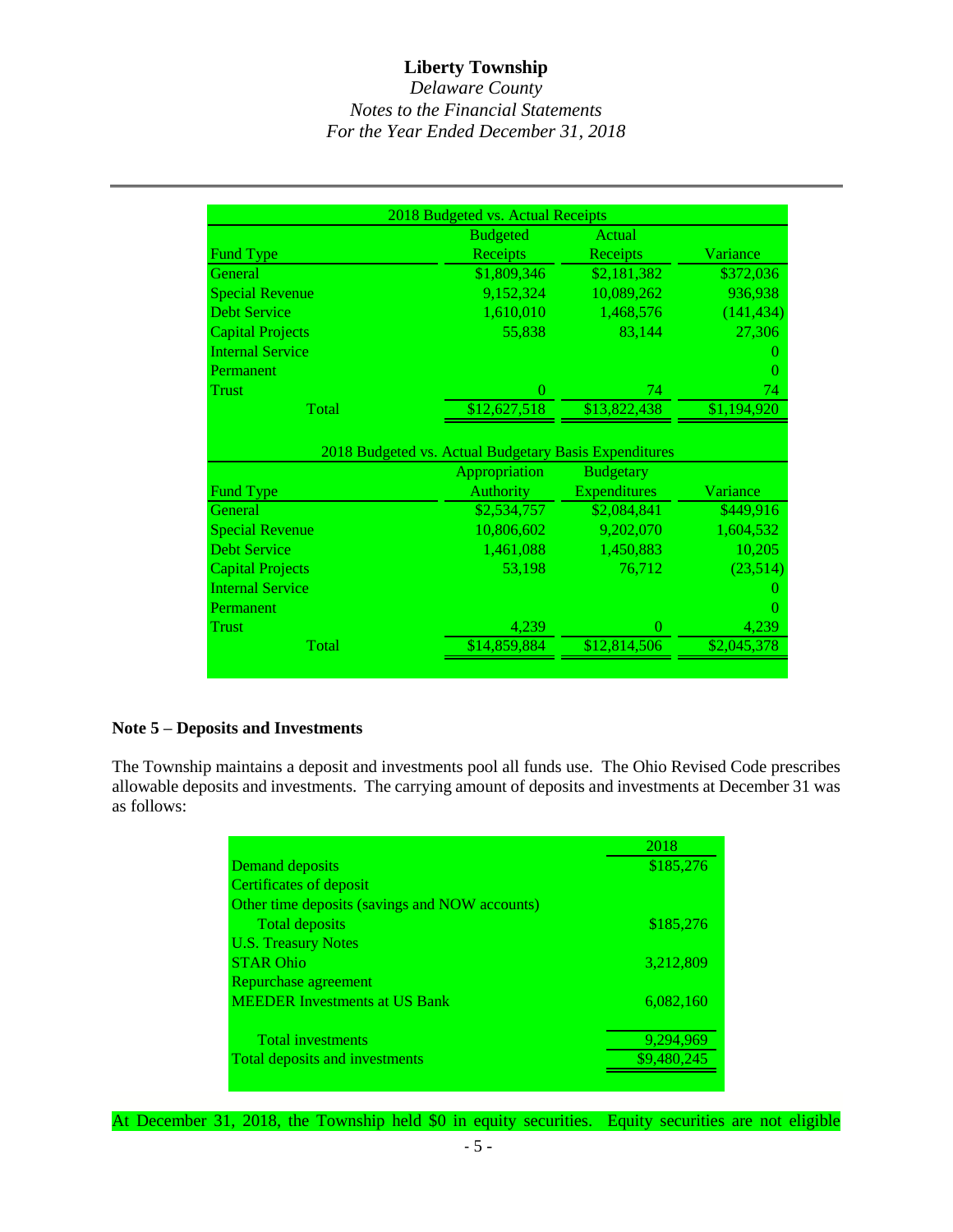#### investments for the Township under Ohio law

#### *Deposits*

Deposits are insured by the Federal Deposit Insurance Corporation; [or] collateralized by securities specifically pledged by the financial institution to the Township or collateralized through the Ohio Pooled Collateral System (OPCS), a collateral pool of eligible securities deposited with a qualified trustee and pledged to the Treasurer of State to secure the repayment of all public monies deposited in the financial institution

At December 31, 2018, \$0 of deposits were not insured or collateralized, contrary to Ohio law

#### *Investments*

The Federal Reserve holds the Township's U.S. Treasury Notes in book-entry form by, in the name of the Township's financial institution. The financial institution maintains records identifying the Township as owner of these securities.

## Investments in STAR Ohio and mutual funds are not evidenced by securities that exist in physical or bookentry form.

## **Note 6 – Property Taxes**

Real property taxes become a lien on January 1 preceding the October 1 date for which the Trustees adopted tax rates. The State Board of Tax Equalization adjusts these rates for inflation. Property taxes are also reduced for applicable non-business, owner occupancy, and homestead exemption credits and/or homestead and rollback deductions. The financial statements include these credits and/or deduction amounts the State pays as Intergovernmental Receipts. Payments are due to the County by December 31. If the property owner elects to pay semiannually, the first half is due December 31. The second half payment is due the following June 20.

Public utilities are also taxed on personal and real property located within the Township.

The County is responsible for assessing property, and for billing, collecting, and distributing all property taxes on behalf of the Township.

## **Note 7 – Interfund Balances**

#### Outstanding advances at December 31, 2018, consisted of 0 advanced.

#### **Note 8 – Risk Management**

The Township is exposed to various risks of property and casualty losses, and injuries to employees.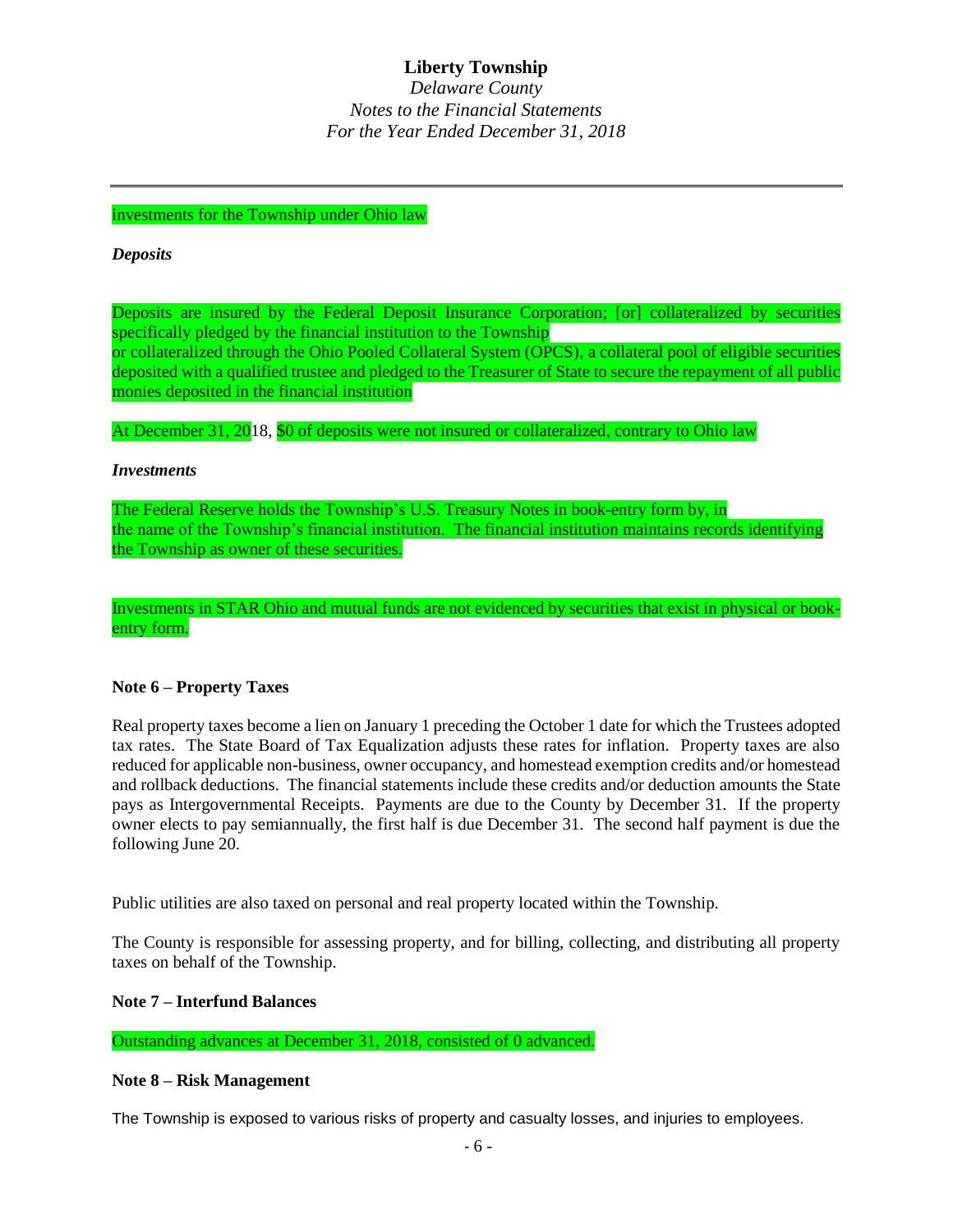The Township insures against injuries to employees through the Ohio Bureau of Worker's Compensation.

The Township belongs to the Ohio Township Association Risk Management Authority (OTARMA), a risksharing pool available to Ohio townships. OTARMA provides property and casualty coverage for its members. York Risk Pooling Services, Inc. (formally known as American Risk Pooling Consultants, Inc.) (York or Management), functions as the administrator of the Pool and provides underwriting claims, loss control, risk management, and reinsurance services for the Pool. Member governments pay annual contributions to fund OTARMA. OTARMA pays judgments, settlements and other expenses resulting from covered claims that exceed the members' deductibles.

#### Casualty and Property Coverage

The Pool is a member of American Public Entity Excess Pool (APEEP), which is also administered by York. APEEP provides the Pool with an excess risk-sharing program. Under this arrangement, OTARMA retains insured risks up to an amount specified in the contracts. At December 31, 2017, OTARMA retained \$350,000 for casualty claims and \$250,000 for property claims.

The aforementioned casualty and property reinsurance agreement does not discharge OTARMA's primary liability for claims payments on covered losses. Claims exceeding coverage limits are the obligation of the respective government.

#### Financial Position

OTARMA's financial statements (audited by other accountants) conform with generally accepted accounting principles, and reported the following assets, liabilities and retained earnings at December 31, 2017.

|                     | 2017         |
|---------------------|--------------|
| Assets              | \$40,010,732 |
| Liabilities         | 8,675,465    |
| <b>Net Position</b> | \$31,335,267 |

At December 31, 2017 the liabilities above include approximately \$8.0 million of estimated incurred claims payable. The assets above also include approximately \$6.9 million of unpaid claims to be billed to approximately 1,016 member governments in the future, as of December 31, 2017. These amounts will be included in future contributions from members when the related claims are due for payment. As of December 31, 2017, the Township's share of these unpaid claims collectible in future years is approximately \$20,000.

Based on discussions with OTARMA, the expected rates OTARMA charges to compute member contributions, which are used to pay claims as they become due, are not expected to change significantly from those used to determine the historical contributions detailed below. By contract, the annual liability of each member is limited to the amount of financial contributions required to be made to OTARMA for each year of membership.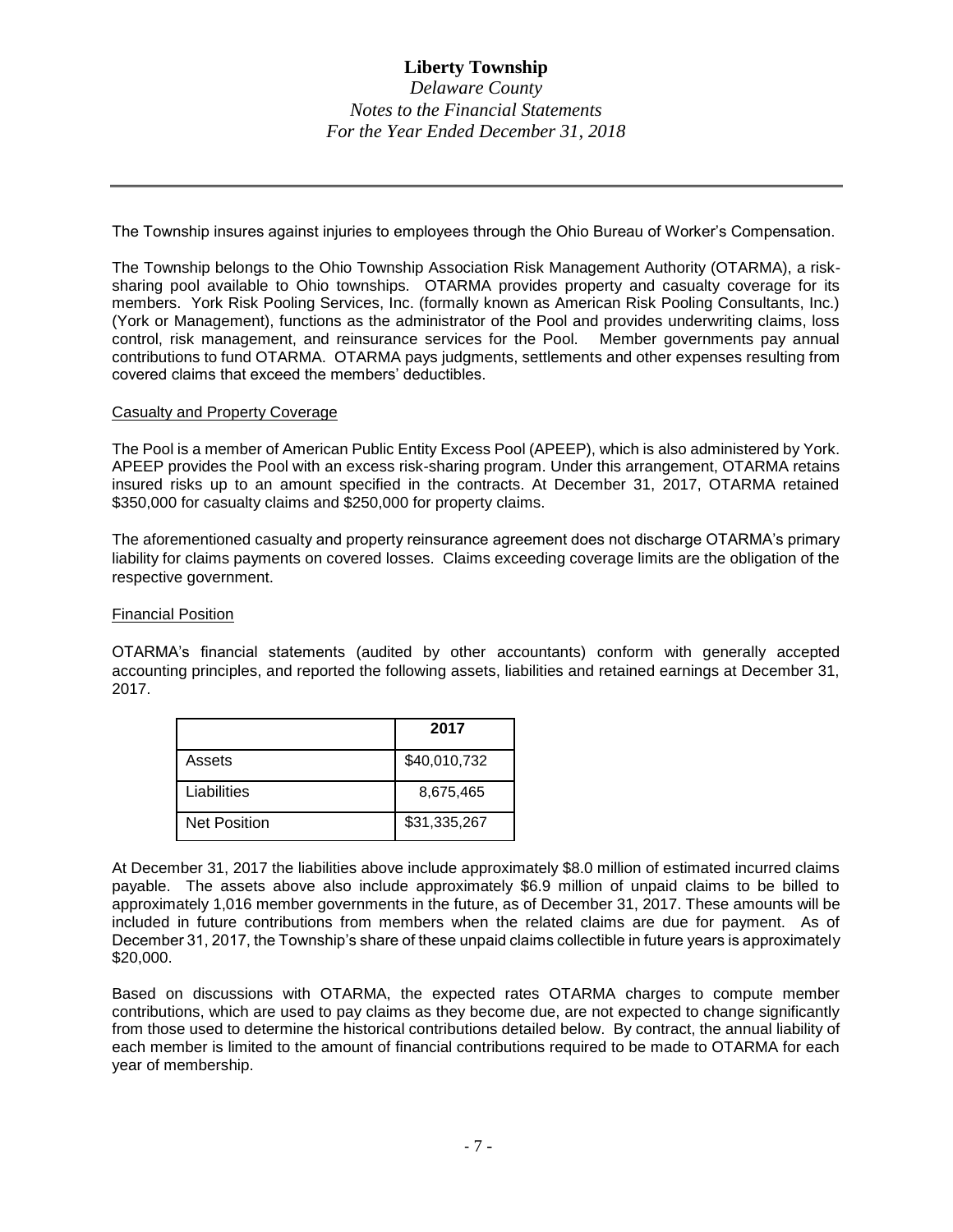# **2017 Contributions to OTARMA**

\$45,058

After one year of membership, a member may withdraw on the anniversary of the date of joining OTARMA, if the member notifies OTARMA in writing 60 days prior to the anniversary date. Upon withdrawal, members are eligible for a full or partial refund of their capital contributions, minus the subsequent year's contribution. Withdrawing members have no other future obligation to the pool. Also upon withdrawal, payments for all casualty claims and claim expenses become the sole responsibility of the withdrawing member, regardless of whether a claim occurred or was reported prior to the withdrawal.

\*The figures that have been used for Liberty are from 2018.

# *Commercial Insurance*

The Township has obtained commercial insurance for the following risks:

- Comprehensive property and general liability;
- Vehicles; and
- Errors and omissions.

The Township is uninsured for the following risks:

- Comprehensive property and general liability;
- Vehicles; and
- Errors and omissions.

During 2018, the Township paid \$0 for losses that exceeded insurance coverage.

## **Note 9 – Defined Benefit Pension Plans**

## *Ohio Public Employees Retirement System*

54 employees belong to the Ohio Public Employees Retirement System (OPERS). OPERS is a costsharing, multiple-employer plan. The Ohio Revised Code prescribes this plan's benefits, which include postretirement healthcare and survivor and disability benefits.

The Ohio Revised Code also prescribes contribution rates. OPERS members contributed 10 percent of their gross salaries and the Township contributed an amount equaling 14 percent of participants' gross salaries. The Township has paid all contributions required through December 31, 2017.

# *Ohio Police and Fire Retirement System*

42 of Township's certified Fire Fighters to the Police and Fire Pension Fund (OP&F). OP&F is a costsharing, multiple-employer plan. The Ohio Revised Code prescribes this plan's benefits, which include postretirement healthcare and survivor and disability benefits.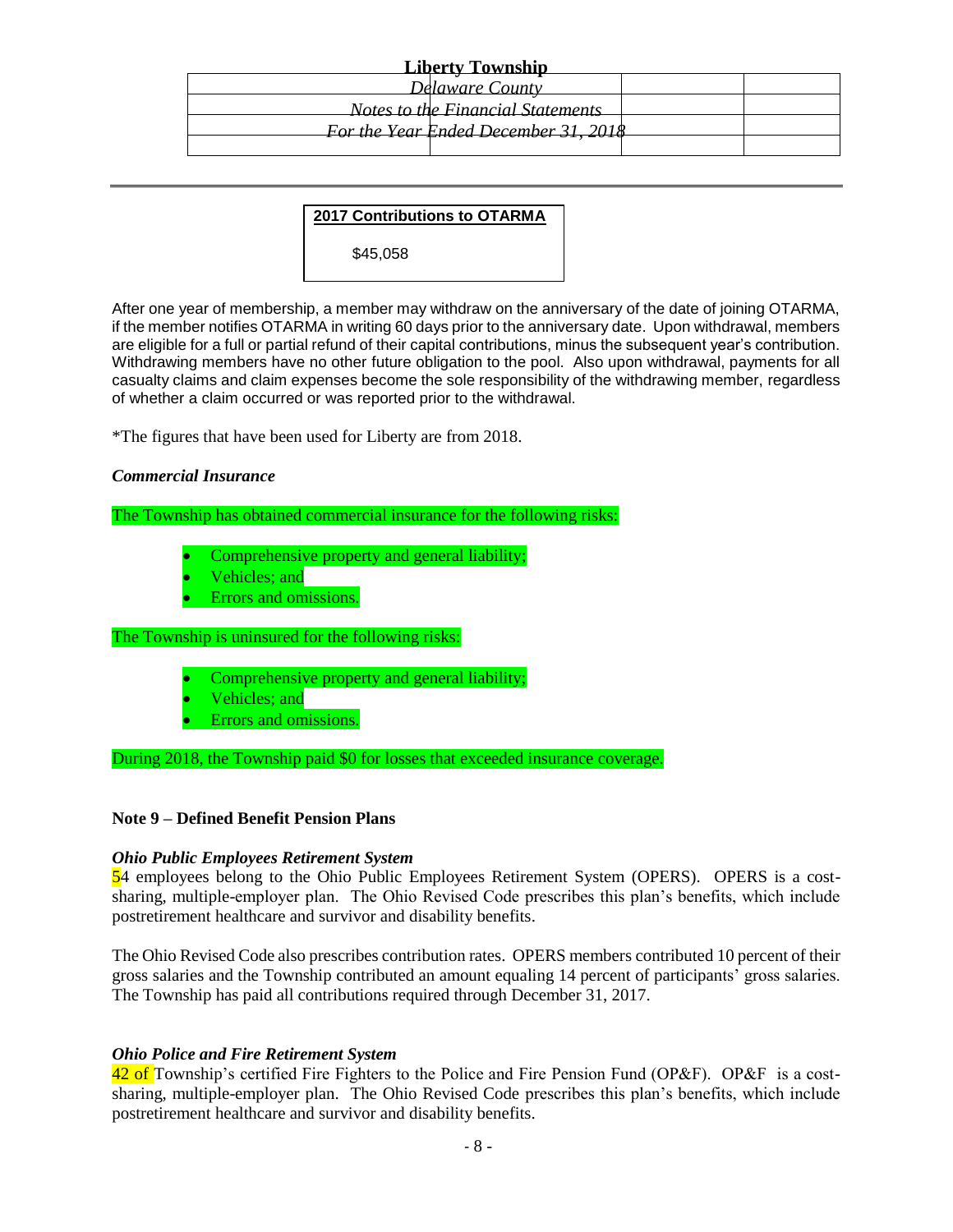The Ohio Revised Code also prescribes contribution rates. OP&F participants contributed 12.25 percent of their wages. The Township contributed to OP&F an amount equal to  $\frac{24}{1}$  percent of full-time fire fighters' wages. The Township has paid all contributions required through December 31, 2018.

## *Social Security*

14 of the Township's employees contributed to Social Security. This plan provides retirement benefits, including survivor and disability benefits to participants.

Employees contributed 6.2 percent of their gross salaries. The Township contributed an amount equal to 6.2 percent of participants' gross salaries. The Township has paid all contributions required through December 31, 2018.

#### **Note 10 – Postemployment Benefits**

Both OPERS and OP&F offer cost-sharing, multiple-employer defined benefit postemployment plans, which include multiple health care plans including medical coverage, prescription drug coverage, deposits to a Health Reimbursement Arrangement, and Medicare Part B premium reimbursements, to qualifying benefit recipients. The portion of employer contributions allocated to health care for OPERS members in the traditional pension plan and combined plan was 0 percent during calendar year 2018. The portion of employer contributions allocated to health care for OPERS members in the member-directed plan was 4.0 percent during calendar year 2018. OP&F contributes 0.5 percent to fund these benefits.

Beginning January 1, 2019, OP&F is changing its retiree health care model and the current self-insured health care plan will no longer be offered. In its place is a stipend-based health care model. A stipend funded by OP&F will be placed in individual Health Reimbursement Accounts that retirees will use to be reimbursed for health care expenses.

#### **Note 11 – Debt**

# Debt outstanding at December 31, 2018, was as follows:

| Principal   | <b>Interest Rate</b> |
|-------------|----------------------|
| \$3,086,250 | $^{19}$              |
|             |                      |
| \$3,086,250 |                      |
|             |                      |

#### *2015 REFUNDED RECREATION CENTER BOND*

The Township issued general obligation refunding bond on Nov. 30, 2015 in the amount of \$4,115,000 for